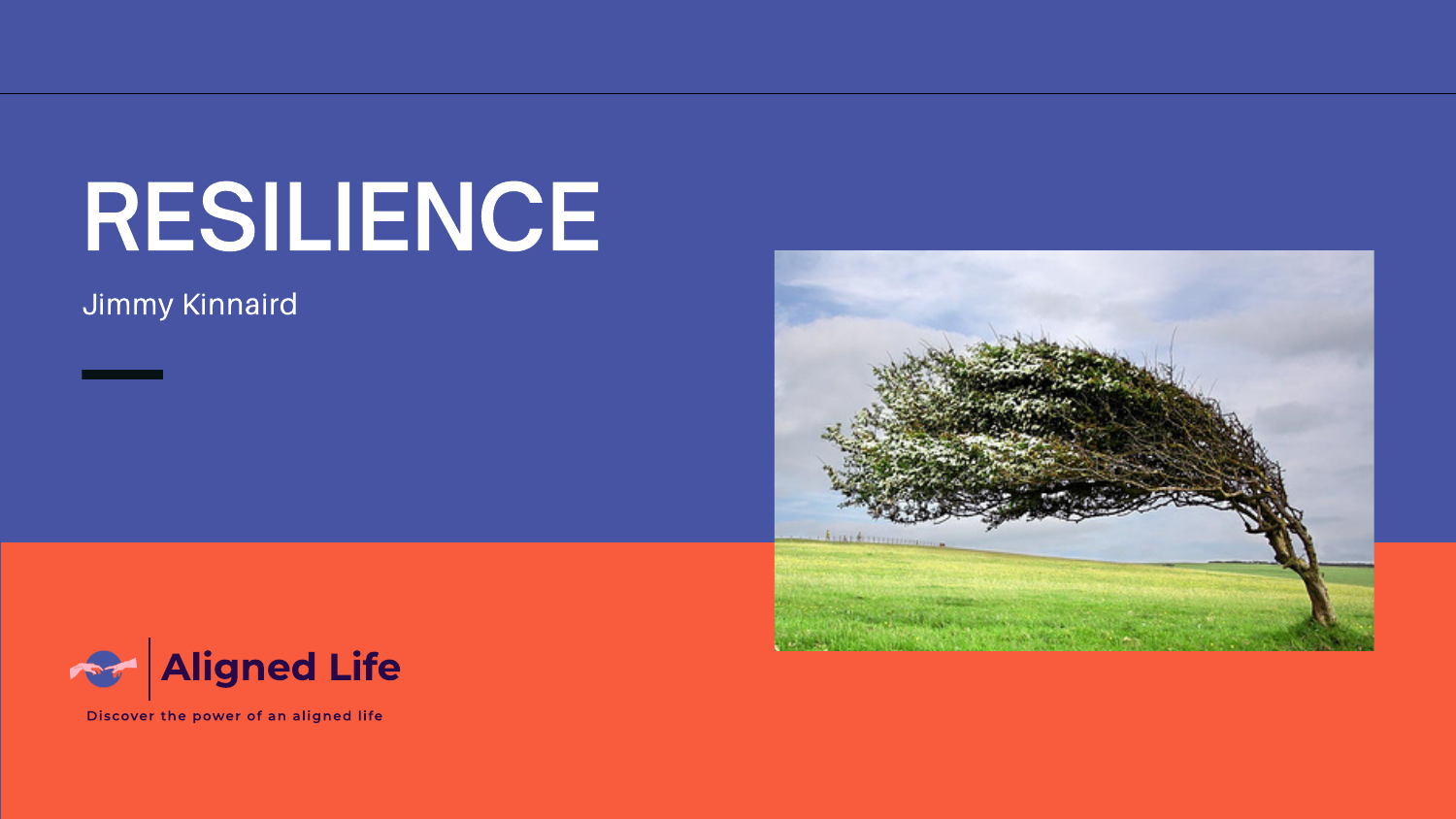01 Have an understanding of what resilience is and its relevance for you at this time

02 The importance of self-knowledge in resilience

03 The 12 Factors that will increase your resilient capacity

# LEARNING OBJECTIVES



Discover the power of an aligned life

04 An opportunity for further health and

growth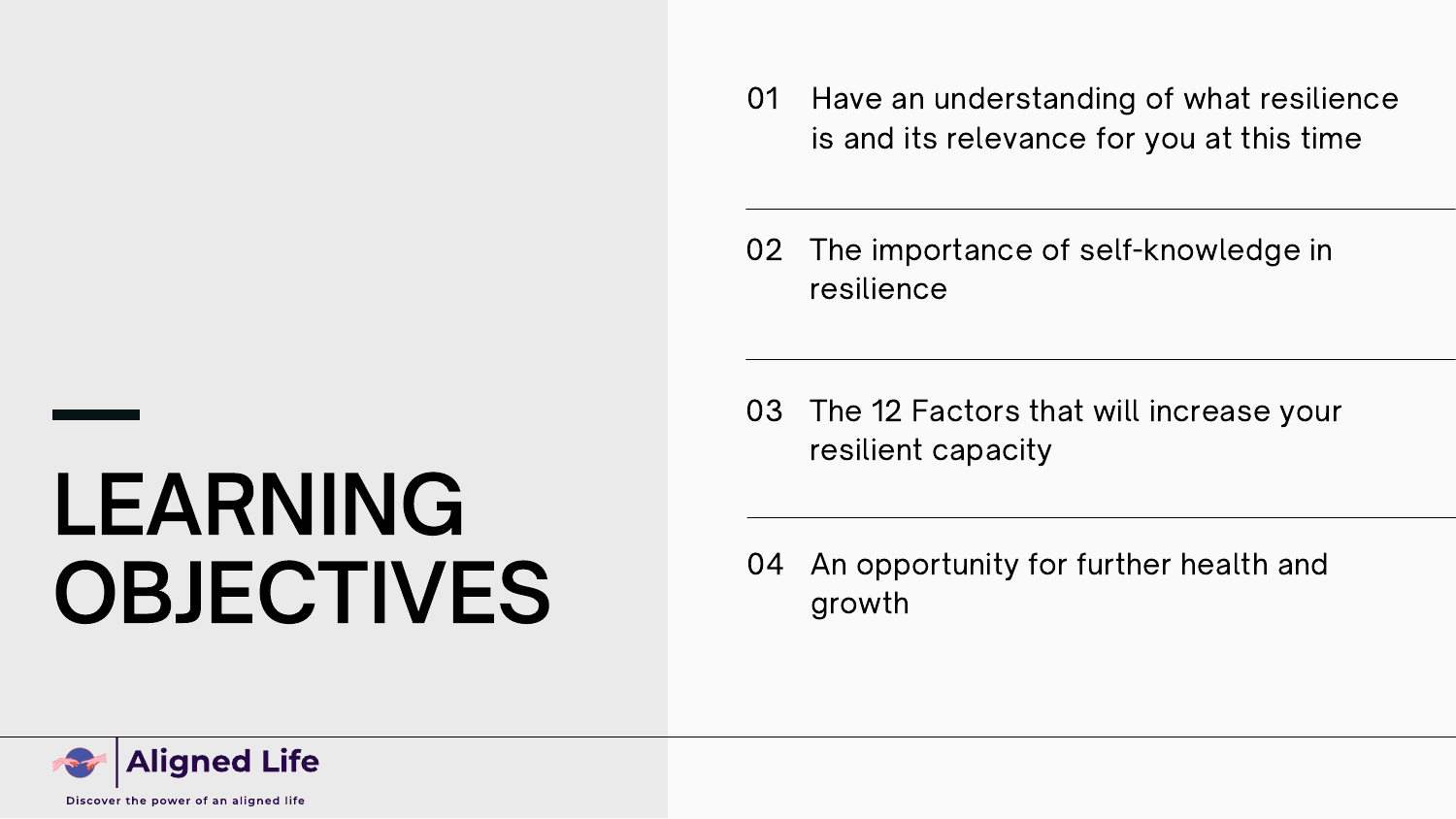24 Five times I received at the hands of the Jews the forty lashes less one. 25 Three times I was beaten with rods. Once I was stoned. Three times I was shipwrecked; a night and a day I was adrift at sea; 26 on frequent journeys, in danger from rivers, danger from robbers, danger from my own people, danger from Gentiles, danger in the city, danger in the wilderness, danger at sea, danger from false brothers; 27 in toil and hardship, through many a sleepless night, in hunger and thirst, often without food, in cold and exposure. 28 And, apart from other things, there is the daily pressure on me of my anxiety for all the churches.



2 Corinthians 11:24-28, CSB

## OUR PLAN B IS GOD'S PLAN A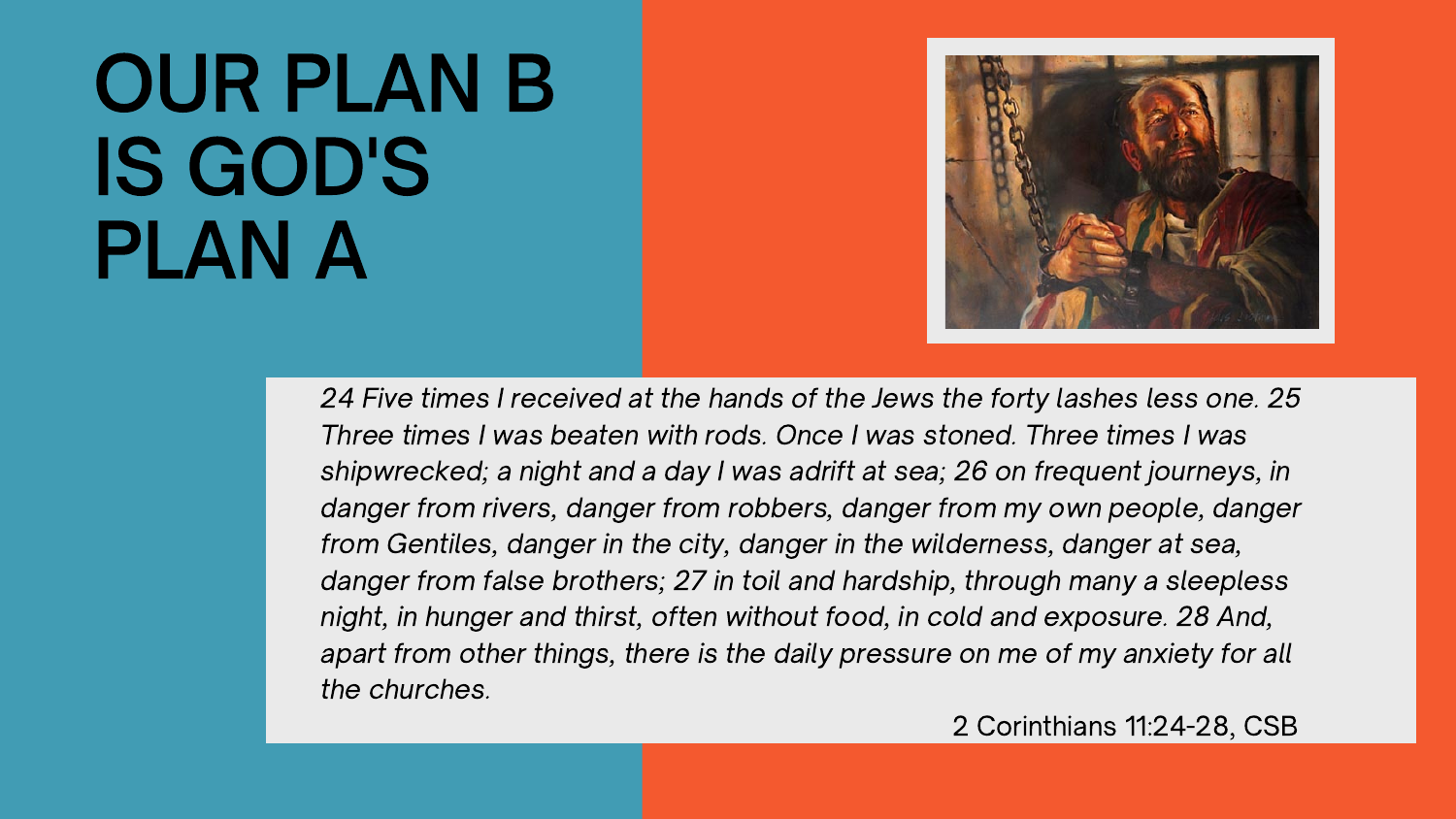Knowing who you are and how you show up in the world

### Self-Knowlege and Self-Awareness

How we manage our emotions and ourselves

### Self-Management

The ability to feel what other people feel in a given situation

Motivation is having the right thought process to put the emotion into play that enables us to bounce back and keep going



Discover the power of an aligned life

### Motivation/Resilience

### Empathy

How we relate to other people in building relational connections

### Relationships

## RESILIENCE IS ONE OF THE FIVE PARTS OF EMOTIONAL INTELLIGENCE (EQ)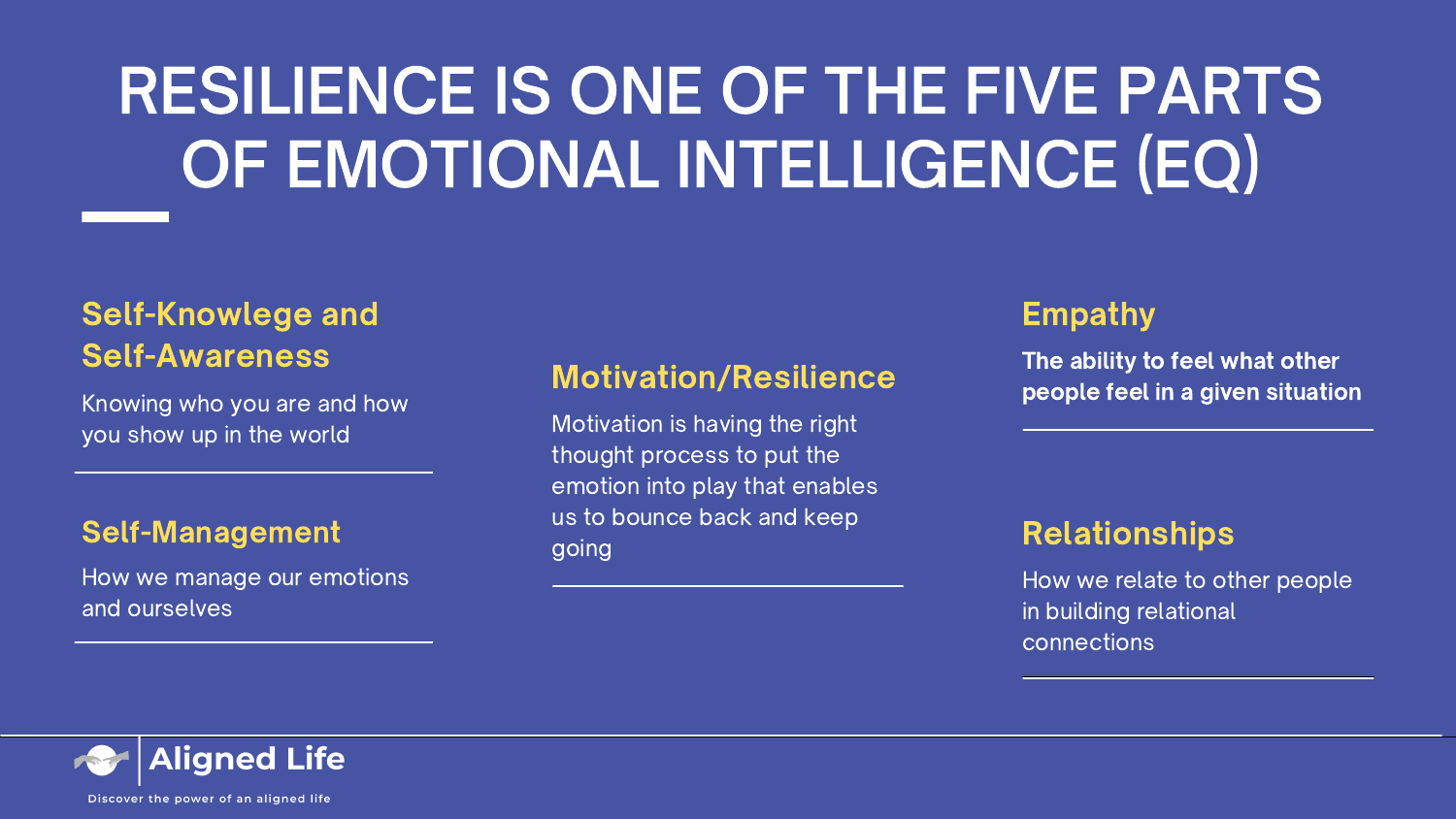# REASONS FOR RESILIENCE

### 1. To overcome obstacles of our childhood

2. For resisting the erosion of the everyday adversities that come our way

3. To recover from a major life setback

4. For discovering a renewed meaning and purpose in life that contains new challenges and

- 
- 
- 
- experiences.



Discover the power of an aligned life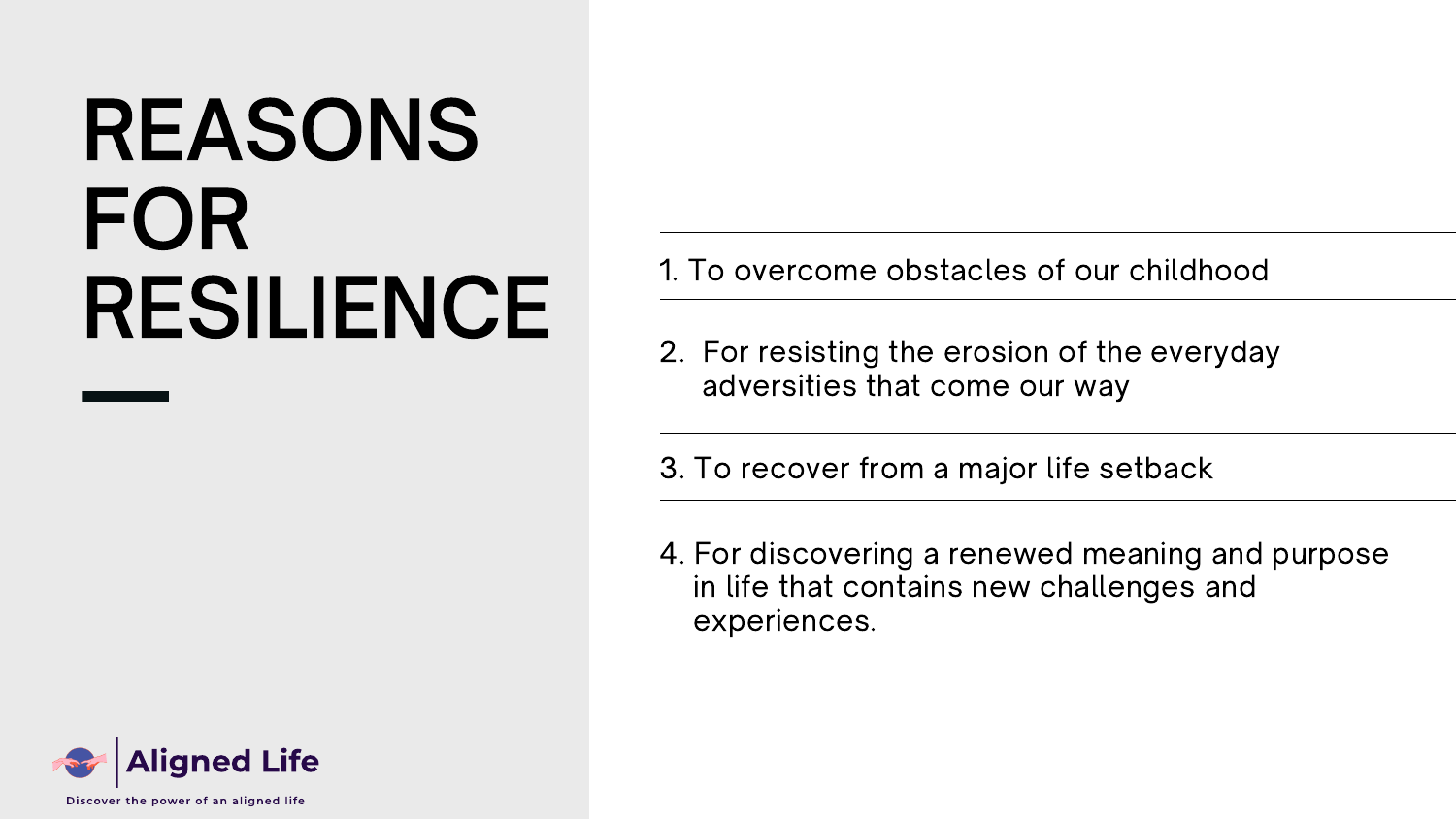We usually go from A (Adversity) to C (Consequence) without pausing at B (for Beliefs) to examine if it is accurate or not.



Discover the power of an aligned life

### OUR EMOTIONS AND BEHAVIORS ARE TRIGGERED NOT BY EVENTS THEMSELVES BUT BY HOW WE INTERPRET THOSE EVENTS

This is the most important realization to walk away with today.